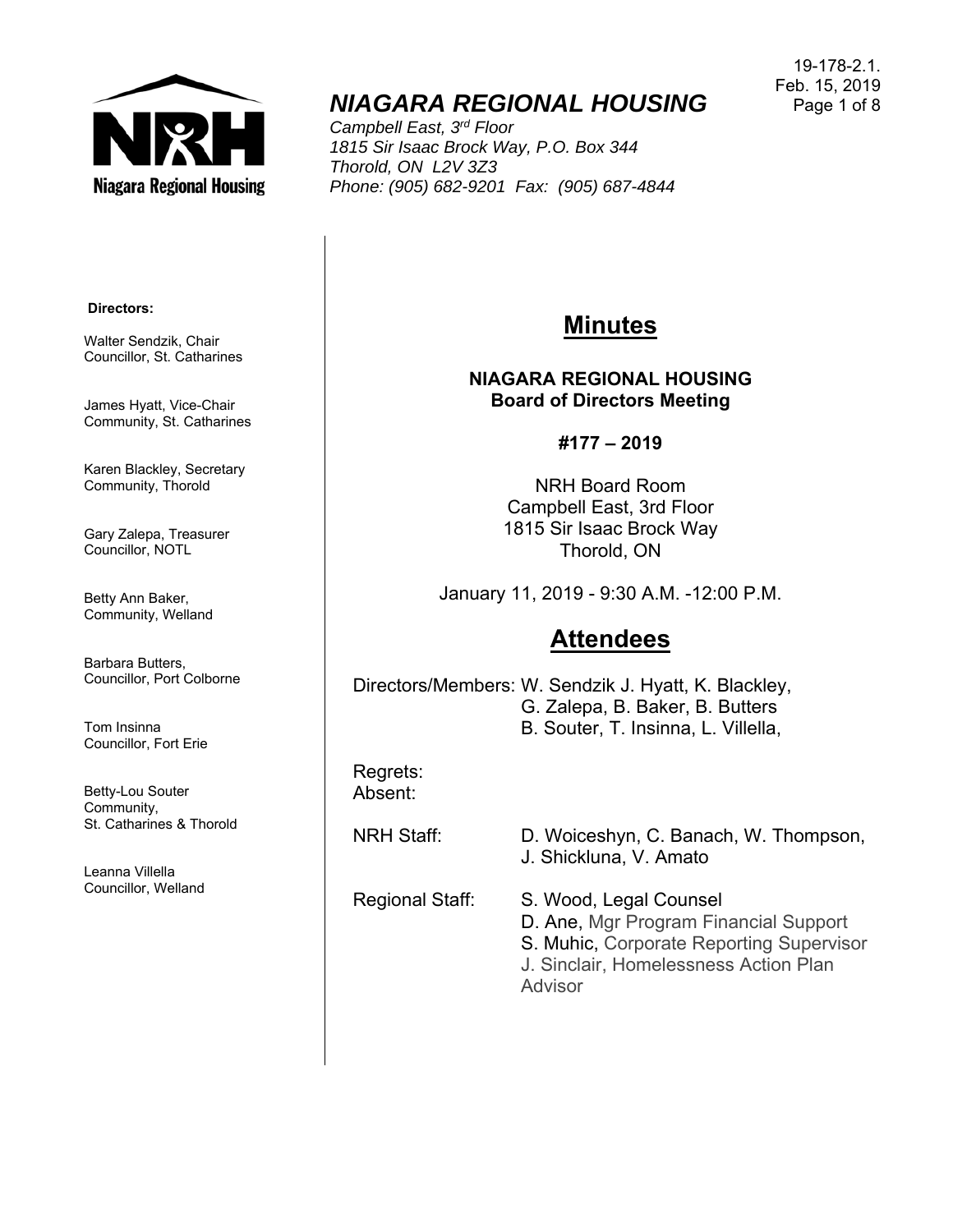A quorum being present, the meeting was called to order at 9:17 A.M.

### **1. Adoption of Agenda/Declaration of Conflict**

The CEO requested that Closed Session items be considered 1<sup>st</sup> in the following order: 10.1., 10.2., 10.4., 10.5., 10.3., this would allow appropriate staff to present reports, then leave the meeting.

*Moved by G. Zalepa Seconded by L. Villella*

#### *That the agenda be ADOPTED as amended.*

*CARRIED* 

#### **Closed Session –** Item 10. – 9:20 A.M.

With the exception the D. Woiceshyn, C. Banach, S. Wood, D. Ane and V. Amato, all staff left the meeting.

*Moved by J. Hyatt Seconded by B. Souter* 

*That the NRH Board of Directors MOVE INTO closed session to receive information of a confidential nature regarding litigation or potential litigation, including matters before administrative tribunals, affecting the municipality or local board – Stamford Kiwanis and Carlton St. updates, labour relation and employee negotiations – Proposed New Pay Structure, proposed or pending acquisition or disposition of land by the municipality or local board Budget Adjustment – Acquisition of Apartment Building and Land and, advice that is subject to solicitor-client privilege, including communications necessary for that purpose – By-Law #1.* 

*CARRIED* 

- Item 10.1. Stamford Kiwanis Update
- Item 10.2. Carlton Street Legal Update
	- C. Banach left the meeting.
- Item 10.4. Budget Adjustment Acquisition of Apartment Building and Land Report IC 19-177-10.4.

K. Blackley declared a conflict of interest as she is related to one of the owners. She did not leave the room; this item had been decided at a previous meeting, and was simply a housekeeping item required to move funds in a timely manor. She did not speak or vote.

D. Ane left the meeting.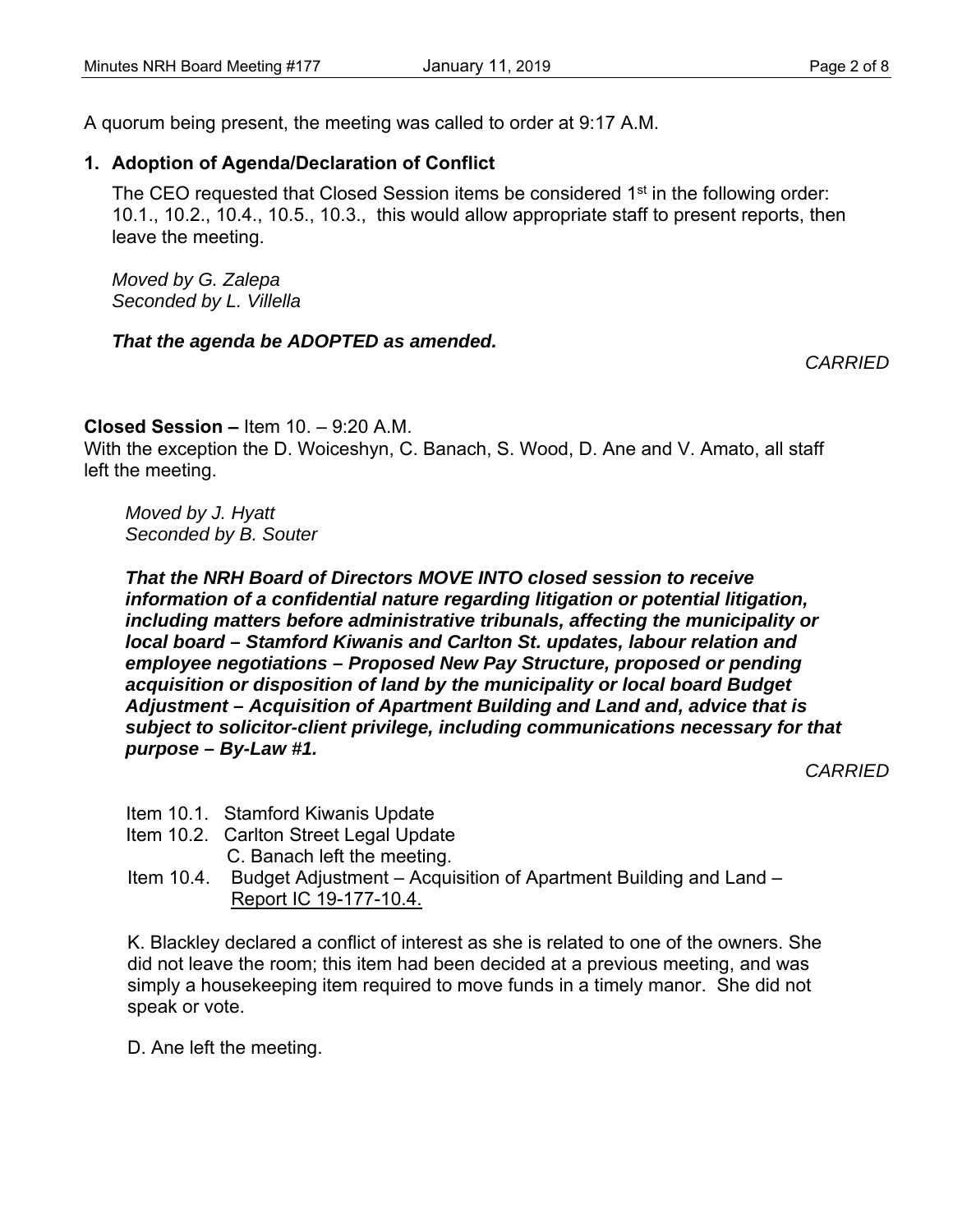Item 10.5. Reappointment/Rotation of Directors & By-Law #1 – Report IC 10-177-10.5. S. Wood left the meeting.

Item 10.3. 2019 Proposed NRH New Pay Structure and Rate Tables – Report IC 19-177-10.3.

 $10a$   $10:20$  A M  *Moved by J. Hyatt Seconded by B. Baker* 

#### *That the NRH Board of Directors RISE with report.*

*CARRIED* 

10.b. *Moved by G. Zalepa Seconded by B. Butters* 

- *1. That the NRH Board of Directors RECEIVE the verbal reports regarding Carlton St. Legal & Stamford Kiwanis Issues, for information.*
- *2. That report IC 19-177-10.3., 2019 Proposed NRH New Pay Structure and Rate Tables, be RECEIVED and the recommendations contained therein be APPROVED.*
- *3. That report IC 19-177-10.5. be RECEIVED and staff be DIRECTED to bring draft By-Law#1 to next Board meeting in favour of Option # 1*

*CARRIED*

 $10.c.$ *Moved by B. Baker Seconded by B. Souter* 

*That report IC 19-177-10.4. Budget Adjustment – Acquisition of Apartment Building and Land be RECEIVED and the recommendations contained therein be APPROVED.*

*CARRIED*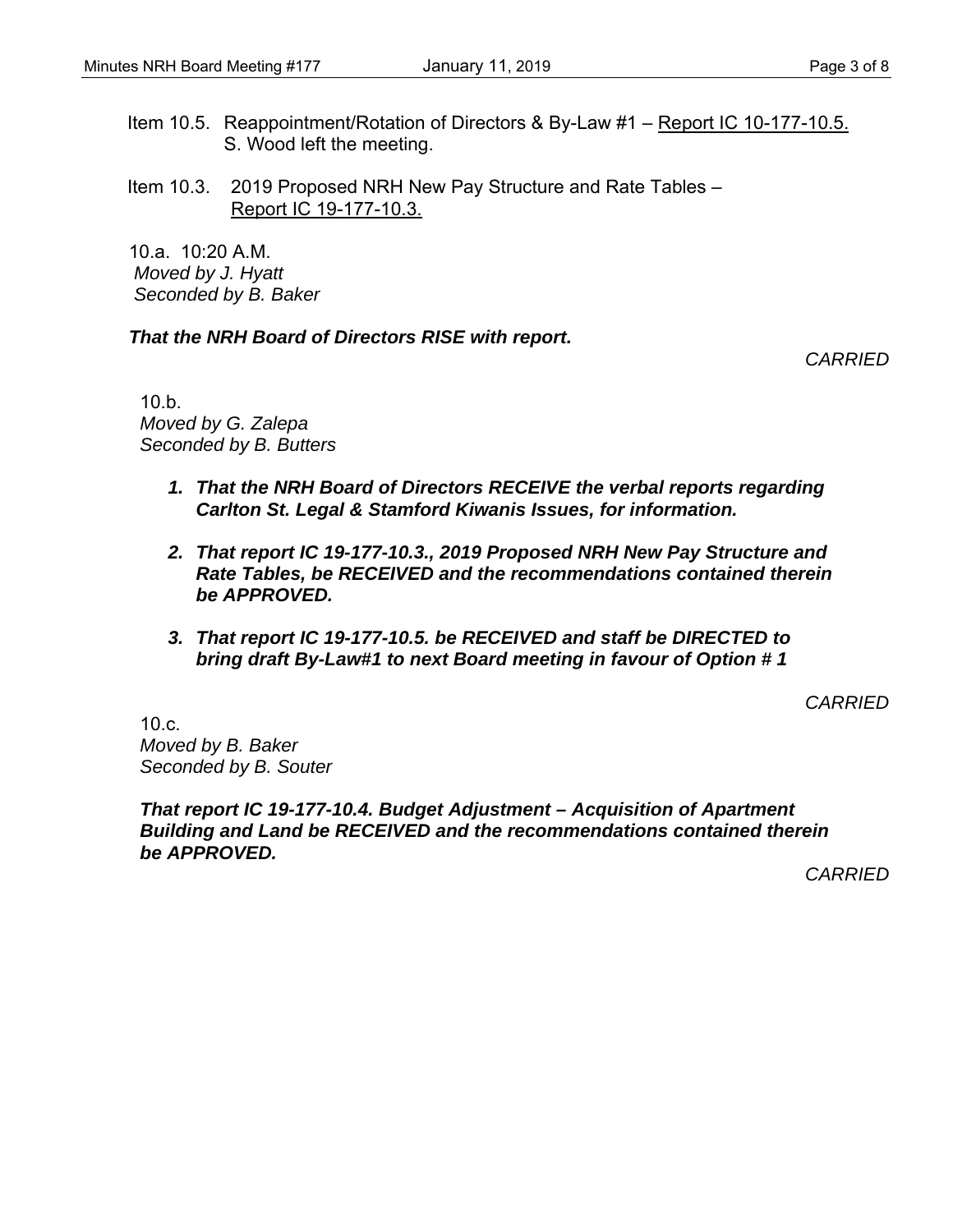#### OPEN SESSION

With the exception of S. Wood and A Jugley NRH and Regional staff returned to the meeting.

#### **2. Approval of Minutes**

2.1. Minutes of the November 16, 2018 Meeting

 *Moved by K. Blackley Seconded by J. Hyatt*

#### *That the minutes of the November 16, 2018 meeting be ADOPTED.*

 *CARRIED* 

- 2.2. Business Arising
	- 2.2.1. Carlton Street Development Update #20 December 17, 2018 19-177-2.2.1.
	- 2.2.2. Budget Snapshot of Carlton St. New Development as of December 20, 2018  $-19-177-2.2.2$
	- 2.2.3. Roach Ave., Welland Intensification Update #4 as of December 17, 2018  $-19-177-2.2.3.$
	- 2.2.4. Budget Snapshot of Roach Ave., Welland Project as of December 20, 2018 - 19-177-2.2.4.

*Moved by L. Villella Seconded by T. Insinna* 

*That the NRH Board of Directors RECEIVE 19-177-2.2.1., Carlton Street Development Update #20, 19-177-2.2.2. Budget Snapshot of Carlton St. New Development, 19-177-2.2.3. Roach Ave., Welland Intensification Update #4 and 19-177-2.2.4. Budget Snapshot of Roach Ave., Welland Project, for information.* 

*CARRIED* 

- 3. Presentation not scheduled
- 4. Reports
	- 4.1. Committee Representation 19-177-4.1.

*Moved by L. Villella Seconded by T. Insinna*

**That Niagara Regional Housing Board of Directors APPROVE**  *Committee ASSIGNMENTS as follows:*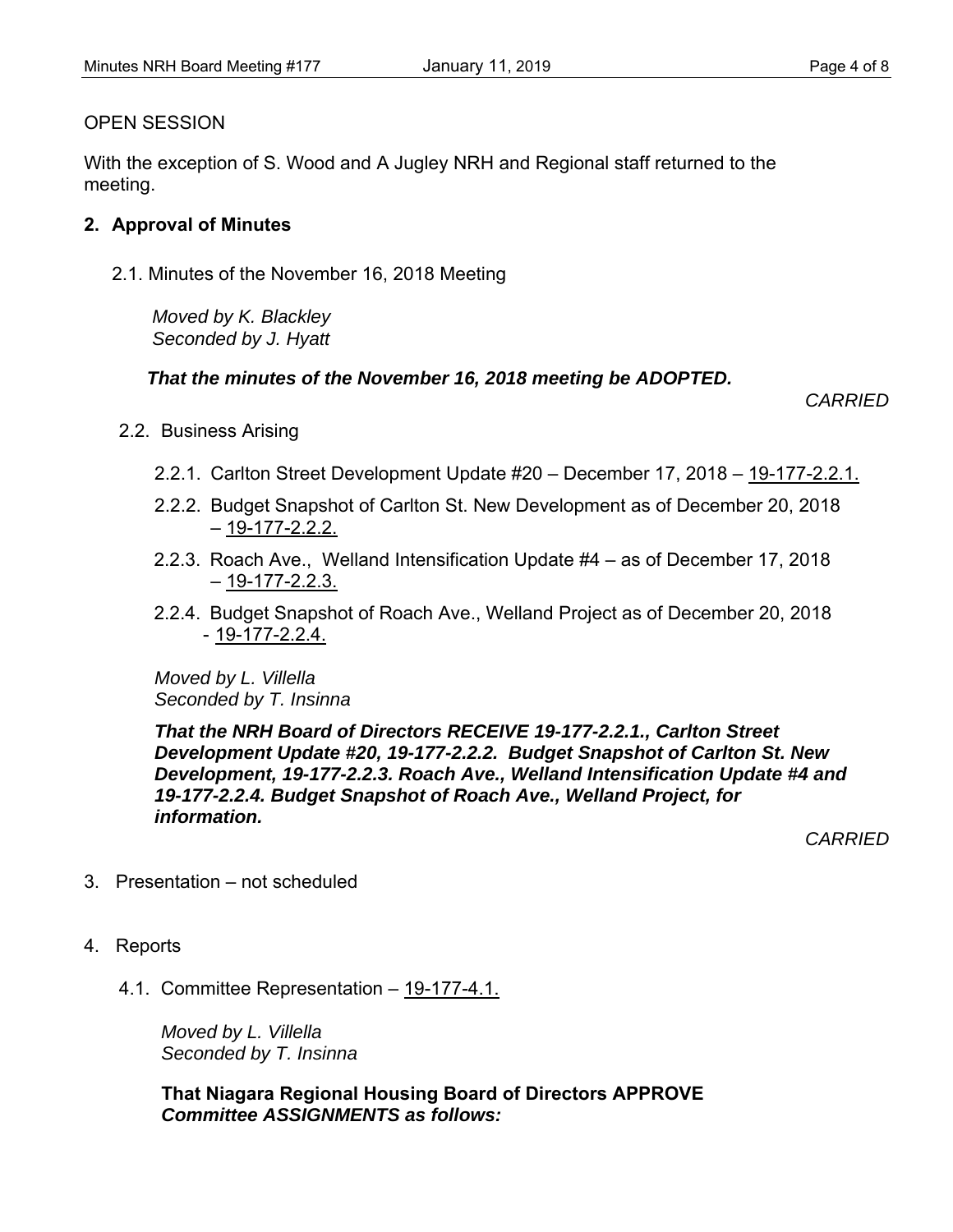| <b>Committee/ Advisory Group</b>             | <b>Director</b>                                       |
|----------------------------------------------|-------------------------------------------------------|
| <b>Tender Awards</b>                         | Co-Chairs:<br>J. Hyatt & T. Insinna                   |
| Appeals                                      | All Directors as per sign up sheet                    |
| Tenant Advisory (TAC)<br>1 Director + Backup | <b>B.</b> Butters                                     |
| Provider Advisory (PAC)                      | <b>B. Baker - Chair</b>                               |
| Development                                  | – Chair<br>J. Hyatt<br><b>B.</b> Souter<br>T. Insinna |
| Governance                                   | Duties assigned to the Executive<br>Committee<br>៱៱៸  |

*CARRIED* 

4.2. Terms of Reference - Provider Advisory Committee (PAC) -19-177-4.2.

*Moved by T. Insinna Seconded by G. Zalepa* 

.

#### *That Niagara Regional Housing Board of Directors APPROVE the revised Terms of Reference for the Provider Advisory Committee, as presented in 19- 177-4.2.*

*CARRIED* 

Staff was directed to include/note Indigenous with Co-operatives and Non-Profits

Action by: J. Shickluna

4.3. Budget Adjustment – Social Housing Apartment Improvement Program (SHAIP) – Report 19-177-4.3.

*Moved by B. Butters Seconded by B. Baker* 

That the Niagara Regional Housing Board of Directors **RECOMMENDS** to Regional Council:

**(i)** That a gross capital budget adjustment in the amount of \$1,075,475 gross and \$0 net **BE RECEIVED (**and **INITIATED)** for the Social Housing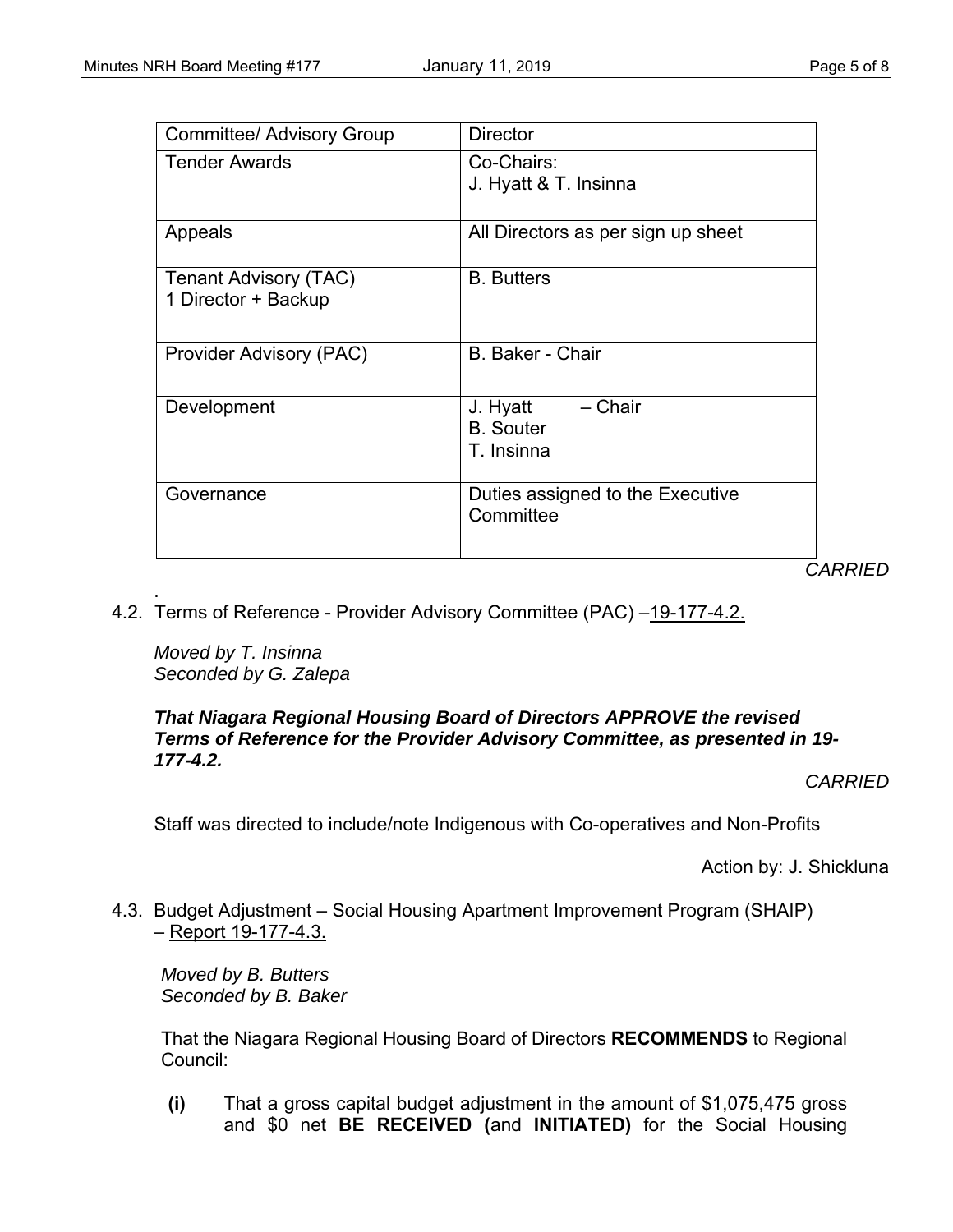Apartment Improvement Program and that the adjustment **BE FUNDED** by Ministry of Housing - SHAIP grant.

*CARRIED* 

**5.** New Business

There was no new business

- 6. Chief Executive Officers Report
	- 6.1. Financial Statements as at November 30, 2018 19-177-6.1.

*Moved by J. Hyatt Seconded by B. Souter*

#### *That the NRH Board of Directors RECEIVE the Financial Statements as at November 30, 2018.*

*CARRIED* 

6.2. NRH Orientation Tour – 19-177-6.2.

*Moved by G. Zalepa Seconded by L. Villella* 

*That the NRH Board of Directors RECEIVE Memorandum 19-177-6.2. regarding the additional NRH Orientation Tour dates for Regional Councillors, for information.* 

*CARRIED* 

*6.2.a. Moved by K. Blackley Seconded by T. Insinna* 

*That the NRH Board of Directors SELECT February 5, 2019 as the date for the next NRH Orientation Tour.* 

*CARRIED* 

7. Committee Meeting Minutes

No minutes.

- 8. For Information
	- 8.1. NRH and Region 2019 Meeting Schedules at a glance 19-177-8.1.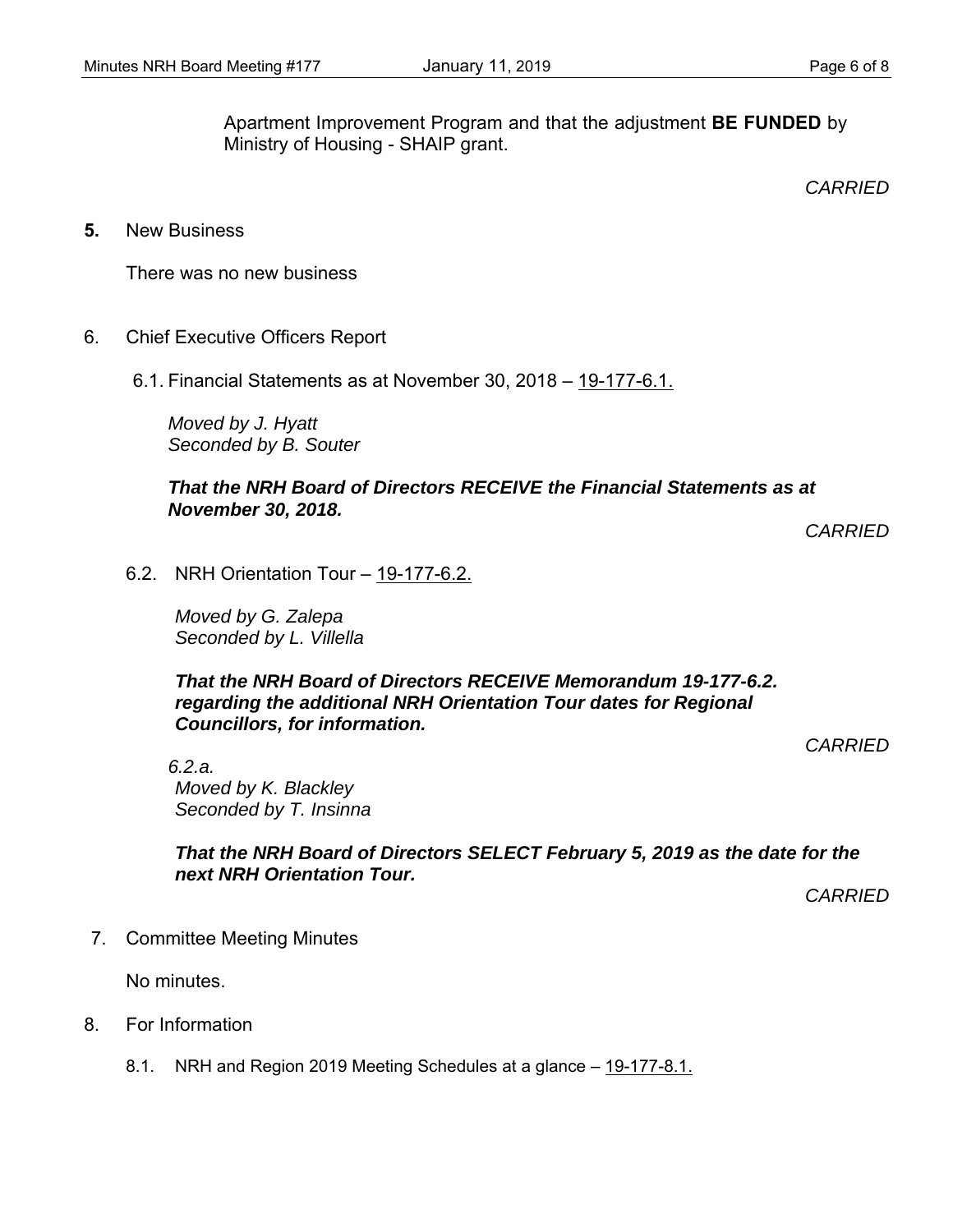9. Other Business

There was no other business.

- 10. Closed Session held earlier in the meeting.
- 11. Policy D-1 Salary Administration Update 19-177-11.

*Moved by B. Butters Seconded by K. Blackley* 

#### *That Niagara Regional Housing Board of Directors APPROVE the revised Policy D-1 Salary Administration, as presented in 19-177-11.*

*CARRIED*

W. Thompson reviewed updates required.

12. Board Strategic Direction

J. Hyatt believes that the road to building more affordable housing will have to include municipalities, developers and housing providers and that NRH should move ahead with Strategic Planning even though the future of NRH is uncertain (re ASD). NRH has developed a Strategic Planning Road Map that needs to be completed.

Staff was directed to allocate sufficient time at the next meeting for Strategic Planning discussion.

B. Butters brought up smoke free buildings, or supplying air filters. The Board has considered this in the past and designated all new builds as smoke free. To designate all NRH buildings smoke free would be more difficult now, due to the legalization of cannabis and its use for medical purposes. Air filters would be impossible to fund.

Add to Strategic Planning discussion list.

Action by: D. Woiceshyn

13. Next Meeting

Friday, February 15, 2019 at 9:00 A.M. NRH Board Room Campbell East, 3rd floor 1815 Sir Isaac Brock Way Thorold, ON